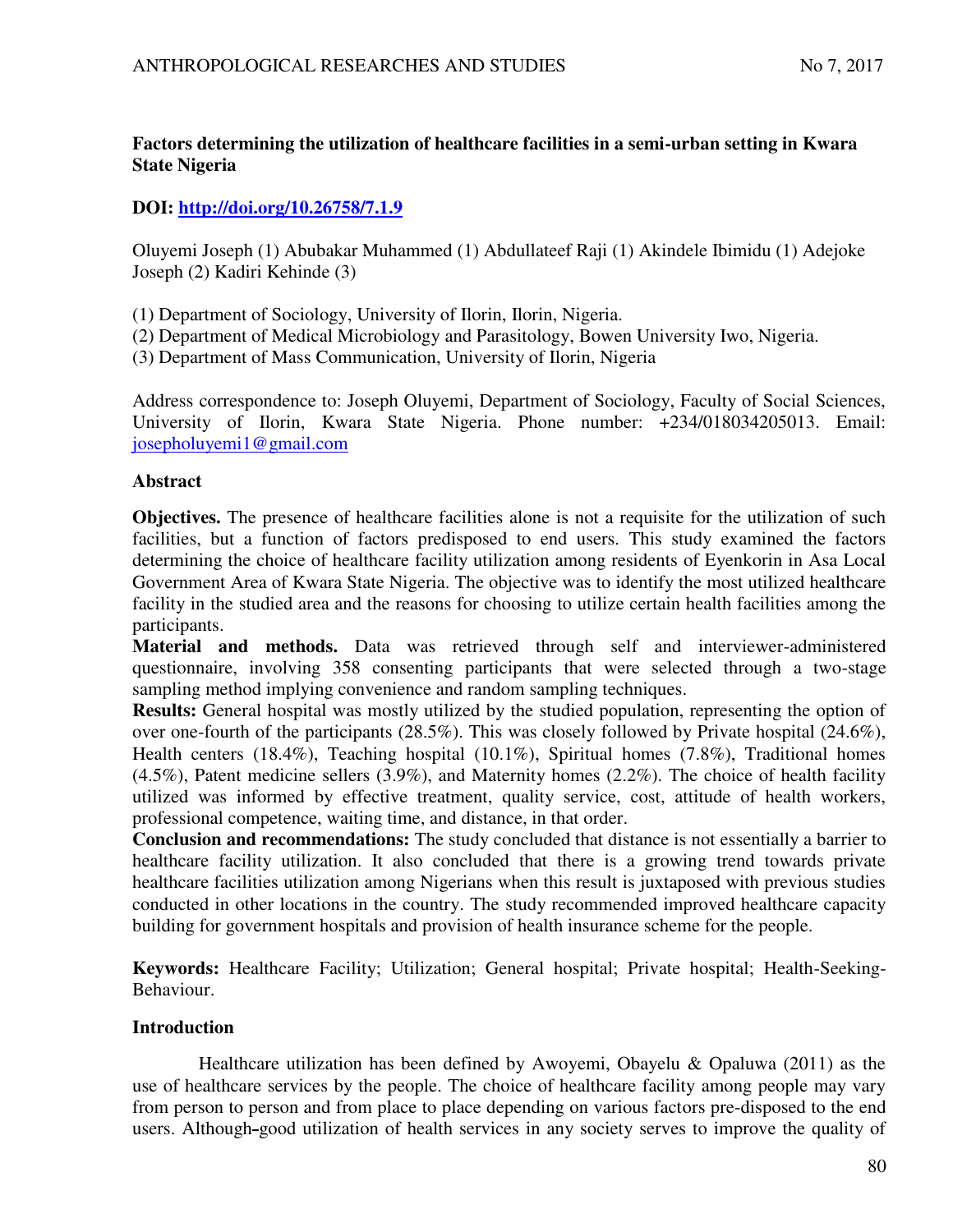people's health, studies have shown that healthcare utilization by people depends on availability, quality of service, socio-economic status of the people and personal characteristics of the users (Chakraborty et al., 2005; Manzoor et al., 2009; & Onah et al., 2009).

In Nigeria, the healthcare delivery system is a blend of both public and private healthcare providers. Healthcare provision is the responsibility of the three tiers of government with the private sector also playing along (Akhtaw, 1991). The federal government plays the role of controlling the affairs of the tertiary healthcare system while the state government manages the various secondary healthcare delivery systems and the local government focuses on supervision of primary healthcare services. In the private sector, healthcare delivery is broadly categorized into those that provide primary care (general practitioners), those that provide secondary care, and those that provide both primary and specialist care (Uchendu, Ilesanmi & Olumide, 2013).

Before the advent of modern medicine in Nigeria, traditional medicine was the main system of healthcare delivery. Healthcare delivery services during this time were offered by herbalists, divine healers, soothsayers, midwives, spiritualists, bone setters, mental health therapists, and surgeons (Awoyemi, Obayelu & Opaluwa, 2011). The first record of modern medical services in Nigeria was discovered during the various European expenditures in the early-to-mid nineteenth century, as being provided by doctors brought by explorers and traders to cater for the well-being of the Europeans, while the natives were left to die from their diseases (Chuke, 1988).

However, after more than a century since those European explorers left the shores of Nigeria, the story seems not to have changed. There seem to persist challenges accessing modern healthcare services by the people. A health survey conducted in Nigeria in 2008 revealed that the majority of the people in the country have no health insurance coverage to cater for their health bills (\*\*\*Nigerian Population Commission, 2009), which suggests that a large number of the people in the country pay for their health bills from their pocket (Out of Pocket). This, however, connotes that utilization of healthcare facilities by the people in the country would depend largely on their socioeconomic status, thereby largely informing their choice of healthcare facility utilization.

Studies conducted in and around Nigeria over the years have shown that the choice of healthcare facility utilization depends on the health-seeking behavior of the people and many other factors pre-disposed to the people. For instance, a study carried out in Sagamu, South-West Nigeria, revealed that private hospitals, teaching hospitals, patent medicine sellers, and maternity homes, in that order, were the most preferred type of health facilities due to competence, effective treatment, promptness of service and quality of service (Abiodun & Olu-Abiodun, 2014). A related study conducted in Ilorin, North-Central Nigeria, also revealed that private for-profit health facility was the most preferred healthcare facility, which was informed by the promptness of service and availability of drugs (Abodunrin et al., 2010).

A further study conducted in South-Eastern Nigeria has also suggested that patent medicine sellers were mostly utilized (Uzochukwu & Onwugekwe, 2004). However, Tanimola & Owoyemi (2009) have found out that cost was a major determinant of health-seeking behaviour of people in Ayangba North Central Nigeria, but Awoyemi, Obayelu & Opaluwa (2011) have argued that the choice of healthcare facility utilization in the area is greatly informed by the waiting time, especially in government-owned hospitals. They argued further that long queues are found in such hospitals, affecting the turnaround time for treatment and complacency on the part of the health workers as a result of having had to attend to many patients daily.

Katung (2001), Chukwuani et al. (2006), Sule et al. (2008) have also suggested that poor quality of services and poor attitude of staff are the major contributing factors responsible for the underutilization of healthcare facilities in developing countries. In addition, the competing nature of traditional medicine and traditional medicine practitioners with that of the modern medicine and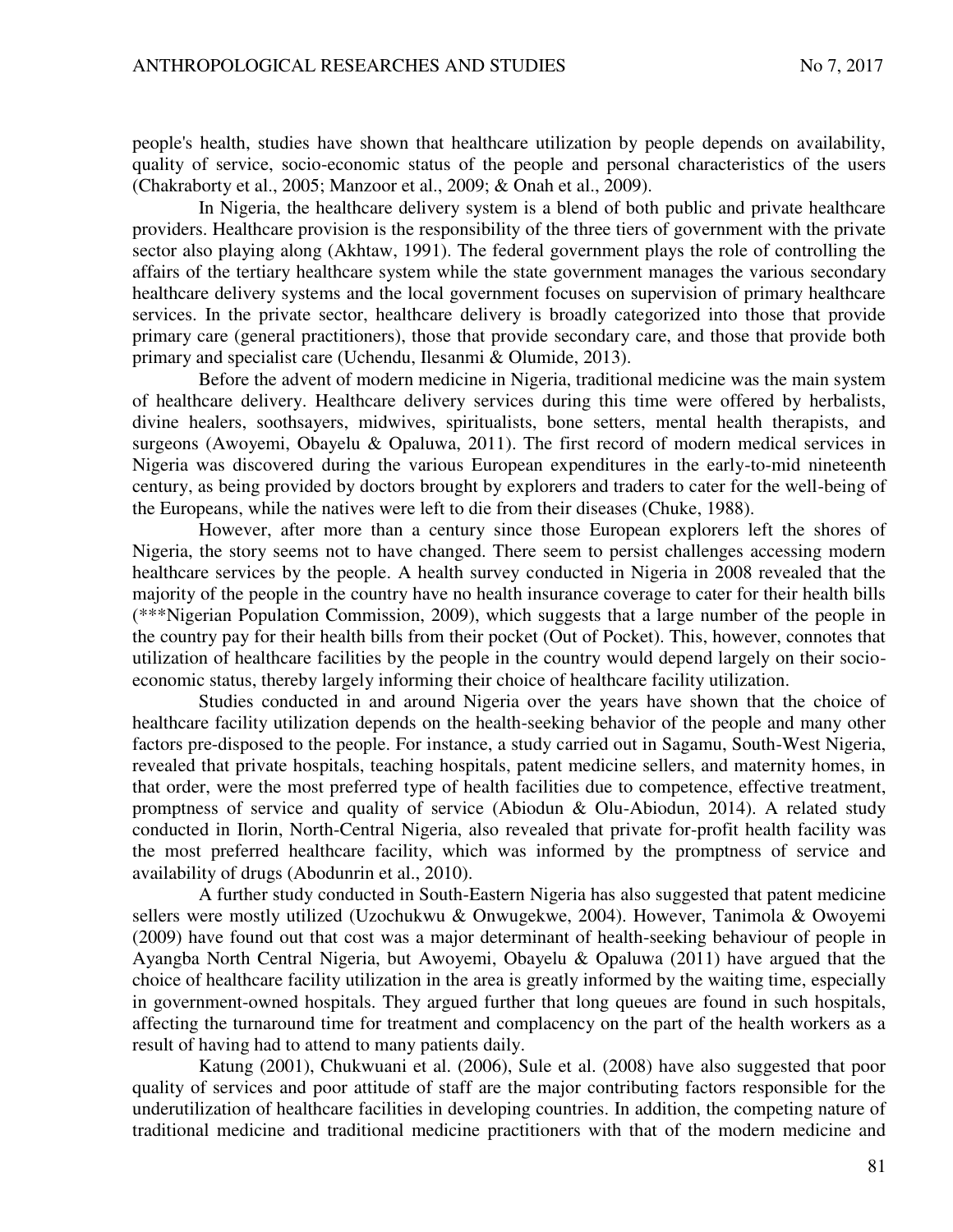medical doctors is also a major concern that is posing a threat to the utilization of modern healthcare facilities in the country. A survey conducted in Benin City in Edo State, South-South Nigeria in 1998, revealed that, for every signpost that indicated modern healthcare facility in the city, there were also three others that indicated traditional health facility (Awoyemi, Obayelu & Opaluwa, 2011). This suggests that quite a number of people seek medical attention in more of traditional medicine and spiritual homes than hospitals and other modern medical facilities in the country.

Various explanations have been put forward by theorists to explain the determinants of healthcare facility utilization among people. Anderson (1968), for instance, in his Healthcare Utilization Model identified three basic factors that may determine the utilization of health facility by people. The first one he identified is called the propensity factor, suggesting that an individual will likely utilize a health facility if he/she believes that such health facility will be useful for his/her treatment. The second factor called enabling factor includes access to health insurance, family and community support, as well as the location of the individual, while the third factor, called the basic need factor, which entails perception of the need for health services, is socially evaluated.

Rosenstock & Becker (1994) on the other hand came up with the Health Belief Model, which is centered on four basic assumptions. The first assumption suggests that an individual will seek health service if he or she believes he/she is vulnerable to disease. Secondly, health facility utilization depends on the severity of the illness, while the third assumption contends that an individual will seek healthcare service where he/she can get the best service at the minimum cost. However, the last assumption suggests that individuals' choice of healthcare facility utilization depends on influence from friends, family members and the media. It is against this background that this study examines the factors determining the utilization of healthcare facilities in Eyenkorin, Kwara State, Nigeria.

### **Methods**

The study was conducted in Eyenkorin, a suburb of Ilorin, the capital city of Kwara State, North-Central Nigeria. Eyenkorin is located in Asa Local Government Area of Kwara State, one of the sixteen Local Government areas of Kwara State. The town is bordered by Ilorin city and Afon, the headquarters of Asa Local Government. It is a nodal town that links some part of the South-West Nigeria with Northern Nigeria. The town is inhabited by settlers from various cultures, mostly from the Yoruba, Hausa, and Ibo tribes' majority of who are from the Yoruba tribe. A large number of the inhabitants are traders, trading in consumables and engaging in other petty trading, while others engage in peasant farming and transport business. The settlement is about five minutes' drive from the center of the city of Ilorin. It is a dispersed settlement with many houses located far apart from one another and littered with shops. Eyenkorin has one district health center, two clinics and maternity homes [\(http://kwarastate.gov.ng/asa/\)](http://kwarastate.gov.ng/asa/). There is also a number of patent medicine stores scattered around the town.

A total of 358 consenting participants from the age of 18 years and above were involved in the study. The study employed a two-stage sampling method, which involved first convenience sampling technique and thereafter random sampling of participants. Information was gathered through a self-administered questionnaire for the participants who are literate and intervieweradministered questionnaires for those participants who are not literate. Four research assistants were recruited to administer the questionnaires and to explain the content of the questionnaire to the participants for clarity. The questionnaire contained questions on participants' socio-demographic factors, participants' healthcare facility most utilized and participants' reasons for utilizing a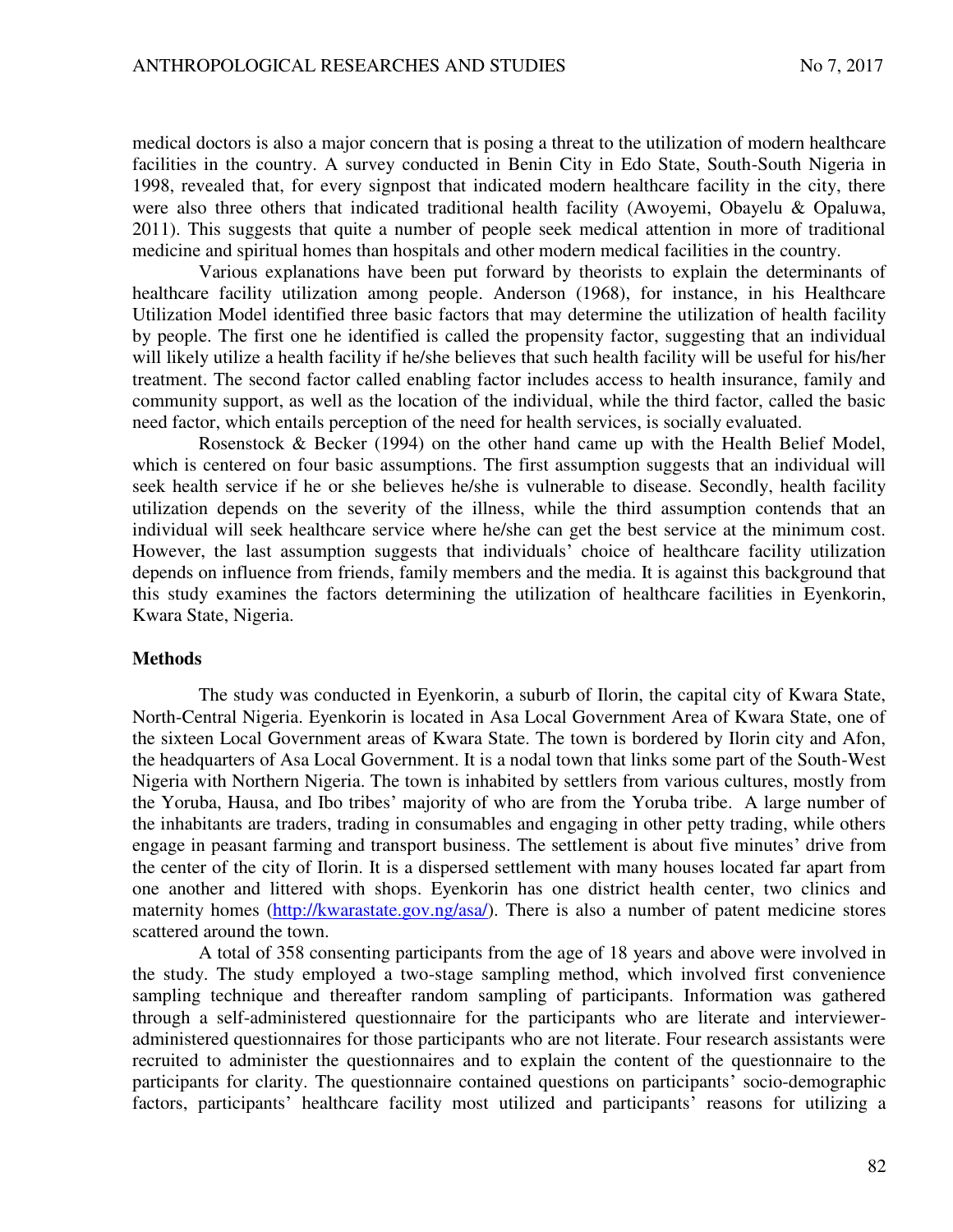particular health facility. Data retrieved from the field was analyzed using the Statistical Package for Social Science (SPSS 17.0), while results were presented with tables and simple percentages.

# **Results**

| $\sim$ socio Demograpme rue.<br>Socio-demographic variables   Frequency | $\frac{1}{2}$ | Percentage $(\% )$ |
|-------------------------------------------------------------------------|---------------|--------------------|
| <b>Sex</b>                                                              |               |                    |
| Male                                                                    | 212           | (59.2)             |
| Female                                                                  | 146           | (40.8)             |
| Total                                                                   | 358           | (100.0)            |
| Age in years                                                            |               |                    |
| 18-20 years                                                             | 52            | (14.5)             |
| 21-30years                                                              | 170           | (47.5)             |
| 31-40years                                                              | 58            | (16.2)             |
| 41-50years                                                              | 64            | (17.9)             |
| 51-60years                                                              | 14            | (3.9)              |
| Total                                                                   | 358           | (100.0)            |
| <b>Marital Status</b>                                                   |               |                    |
| Single                                                                  | 68            | (19.0)             |
| Married                                                                 | 272           | (76.0)             |
| Widowed/Divorced                                                        | 18            | (5.0)              |
| Total                                                                   | 358           | (100.0)            |
| <b>Religion</b>                                                         |               |                    |
| Christianity                                                            | 66            | (26.8)             |
| Islam                                                                   | 262           | (73.2)             |
| Total                                                                   | 358           | (100.0)            |
| <b>Occupational Status</b>                                              |               |                    |
| Unemployed                                                              | 22            | (6.1)              |
| Self-Employed                                                           | 208           | (58.1)             |
| Professional                                                            | 18            | (5.0)              |
| <b>Skilled Labour</b>                                                   | 64            | (17.9)             |
| Unskilled Labour                                                        | 46            | (12.8)             |
| Total                                                                   | 358           | (100.0)            |
| <b>Educational Status</b>                                               |               |                    |
| None                                                                    | 72            | (20.1)             |
| Primary                                                                 | 67            | (18.7)             |
| Secondary                                                               | 192           | (53.6)             |
| Post-Secondary                                                          | 11            | (3.1)              |
| Tertiary                                                                | 16            | (4.5)              |
| Total                                                                   | 358           | (100.0)            |
| <b>Tribe</b>                                                            |               |                    |
| Yoruba                                                                  | 324           | (91.0)             |
| Ibo                                                                     | 3             | (0.8)              |
| Hausa                                                                   | 16            | (4,5)              |
| Tiv                                                                     | 5             | (1,4)              |

|  | Table 1. Socio-Demographic Factors of Participants |  |  |
|--|----------------------------------------------------|--|--|
|--|----------------------------------------------------|--|--|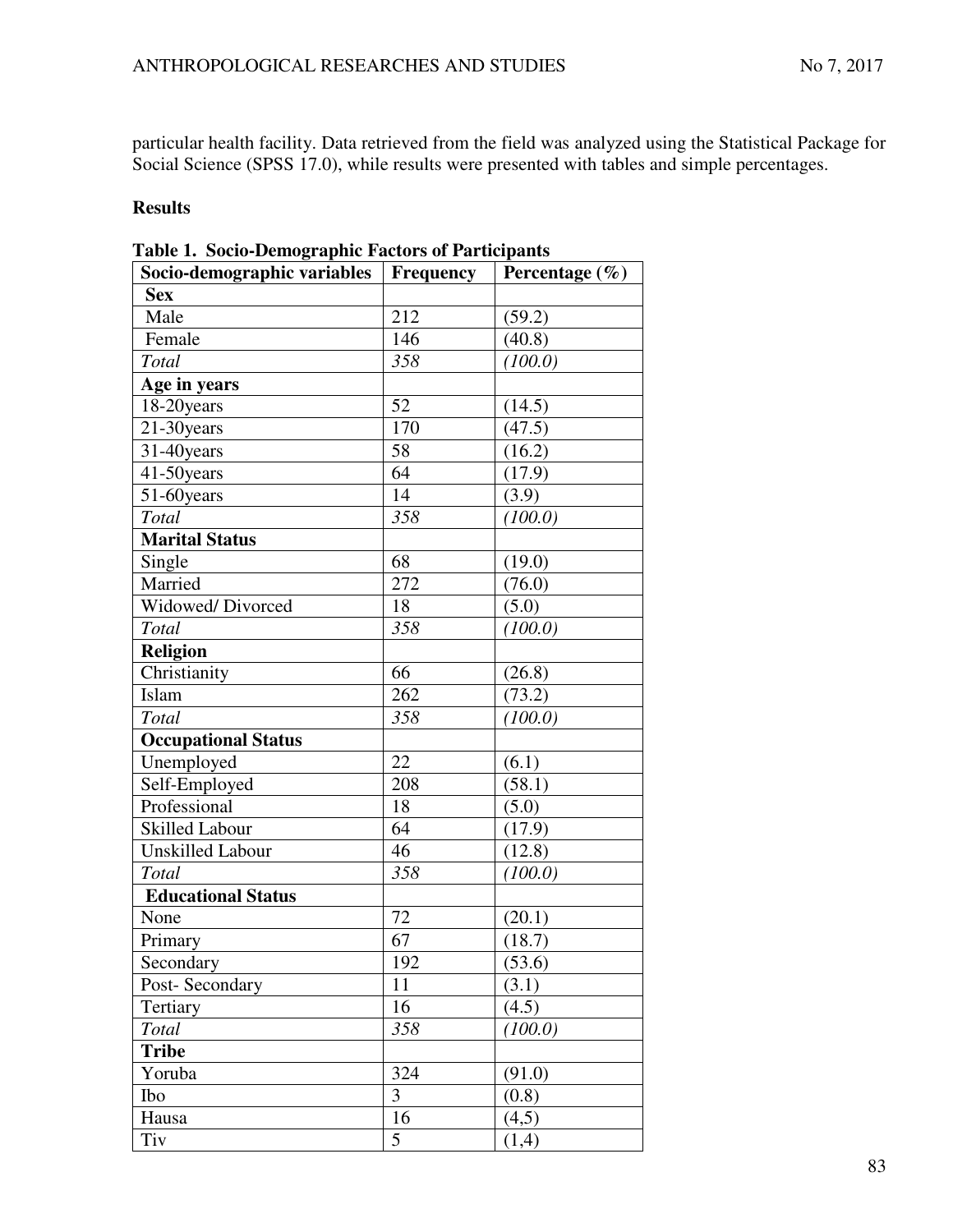| Others                                   | $1 \Omega$<br>ΙV | $\sim$<br>$\bigcap$<br>∵ ب∡. |
|------------------------------------------|------------------|------------------------------|
| $\mathbf{r}$<br><i>i</i> otal            | 358              | 100.0                        |
| $\sim$ $\sim$ $\sim$<br>$\sim$<br>$\sim$ |                  |                              |

*Researchers' Survey 2016* 

#### **Table 2. Healthcare Facility Most Utilized by Participants**

| <b>Healthcare Facility</b>      | <b>Frequency</b> | Percentage $(\% )$ |
|---------------------------------|------------------|--------------------|
| General Hospital                | 102              | (28.5)             |
| Private Hospital                | 88               | (24.6)             |
| <b>Patient Medicine Sellers</b> | 14               | (3.9)              |
| <b>Health Centers</b>           | 66               | (18.4)             |
| <b>Teaching Hospital</b>        | 36               | (10.1)             |
| Spiritual Home                  | 28               | (7.8)              |
| <b>Maternity Home</b>           | 8                | (2.2)              |
| <b>Traditional Homes</b>        | 16               | (4.5)              |
| Total                           | 358              | (100.0)            |

*Researchers' Survey 2016* 

#### **Table 3. Reasons for utilization of health facility**

| <b>Reasons for Utilization</b>    | <b>Frequency</b> | Percentage $(\% )$ |
|-----------------------------------|------------------|--------------------|
| <b>Effective Treatment</b>        | 96               | (26.8)             |
| <b>Quality Service</b>            | 78               | (21.8)             |
| Cost                              | 72               | (20.1)             |
| <b>Attitude of Health Workers</b> | 34               | (9.5)              |
| Professional Competence           | 30               | (8.4)              |
| Waiting time                      | 30               | (8.4)              |
| Distance                          | 18               | (5.1)              |
| Total                             | 358              | (100.0)            |

*Researchers' Survey 2016* 

Table 1 shows that 59.2% of the participants were male, while 40.8% were female. 47.5% of the total sample was within the age bracket of 21-30 years. Consequently, 76.0% are married, while 19.0% of the studied population was single and 5.0% are widowed. Furthermore, 26.8% of the participants were Christians, while 73.2% were Muslims. In addition, 58.1% were self-employed, 17.9% were skilled laborers, 12.8% were unskilled laborers, 5.0% were professionals, while 6.1% were unemployed. Regarding the educational status of the participants, 20.1% had no formal education, 18.7% had only primary education, 53.6% had secondary school education, and 3.1% had only post-secondary education, while 4.5% of the participants' have tertiary education. As regards tribal affiliation, sample distribution was the following: Yoruba tribe (91.0%), Hausa tribe (4.5%), Tiv tribe  $(1.4\%)$ , Ibo tribe  $(0.8\%)$ , and other minor tribes  $(2.3\%)$ .

As displayed in table 2, the utilized healthcare facilities were: general hospital (28.5%), private hospitals (24.6%), patent medicine stores (3.9%), health centers (18.8%), teaching hospital  $(10.1\%)$ , spiritual homes  $(7.8\%)$ , maternity home  $(2.2\%)$ , and traditional homes  $(4.5\%)$ .

According to table 3, 26.8% of the participants made their choice of health facility based on the effectiveness of treatment; other reasons were as follows: quality of service (21.8%), cost (20.1%), attitude of health workers (9.5%), professional competence (8.4%), little waiting time  $(8.4\%)$ , and distance from their home  $(5.1\%)$ .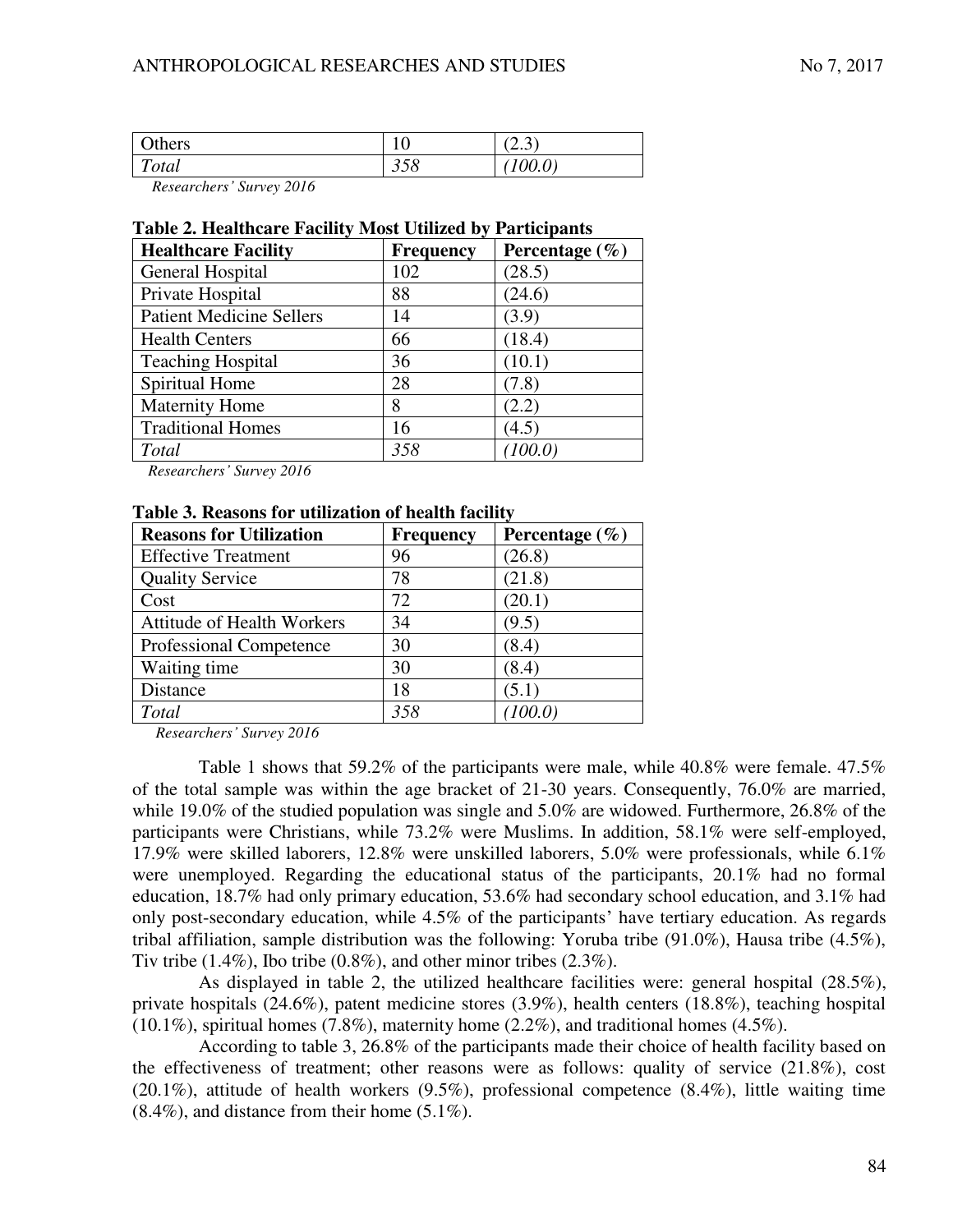### **Discussion**

The study has been able to assess the options for using certain health facility services among the participants and the reasons behind their choices. Result, however, showed that the most utilized healthcare facility among residents in the studied area is the General hospital situated in Ilorin and Afon, representing over one-fourth of the participants. This was closely followed by the Private hospital accounting for about one-fourth of the participants while Health centers, Teaching hospital, Spiritual homes, Traditional homes, Patent medicine sellers and Maternity homes followed, in that order. The choice of health facility among the participants was informed by effective treatment, quality service, cost, the attitude of health workers, professional competence, waiting time, and distance in that order.

These findings are, however, not in agreement with those reported in the earlier study conducted by Abodunrin, et al. (2010) in Ilorin, North-Central Nigeria, that showed that private-forprofit health facilities were the most preferred healthcare facilities by the people. In addition, the findings of this study come to contradict the results of the study carried out by Abiodun & Olu-Abiodun-(2014), in Sagamu South-West Nigeria, which found out that a private hospital was more preferred by the people. The current study revealed that people are gradually turning towards private healthcare facilities and that distance is not necessarily a barrier to healthcare facility utilization if people consider that they will get good treatment for their illness.

#### **Conclusion and recommendations**

The study examined the factors determining the utilization of healthcare facilities in Eyenkorin, a suburban community in Asa Local Government Area of Kwara State, North Central Nigeria. 358 consenting participants from 18 years and above were included in the study, being conveniently and randomly sampled from the studied population. Primary data were retrieved through a self and interviewer-administered questionnaire that contained both open and closed questions. Results showed that the most utilized healthcare facility among the respondents is the General hospital in the neighboring towns of Afon and Ilorin, which was closely followed by the private hospital. According to the study, participants' choice of health facility was informed by effective treatment, quality service, cost, the attitude of health workers, professional competence, waiting time, and distance, in that order.

The study revealed that distance is not essentially a barrier to healthcare facility utilization; it also revealed that there is a growing trend towards private healthcare facilities as a choice of medical services among the people of Nigeria, a result also supported by previous studies conducted in other locations in the country. The study, therefore, recommends that government should improve capacity building for the government hospitals by equipping them with updated armamentarium to meet the current health needs of the people. It also recommends that government hospitals should reduce the bureaucratic process to the barest minimum to avoid delay in delivering medical services, since waiting time is an important factor influencing the use of healthcare facilities, especially in government owned hospitals, such as general and teaching hospitals and primary health centers. Finally, the government should make health insurance available to the people by subsidizing their health bills and thus reducing the financial burden on individuals.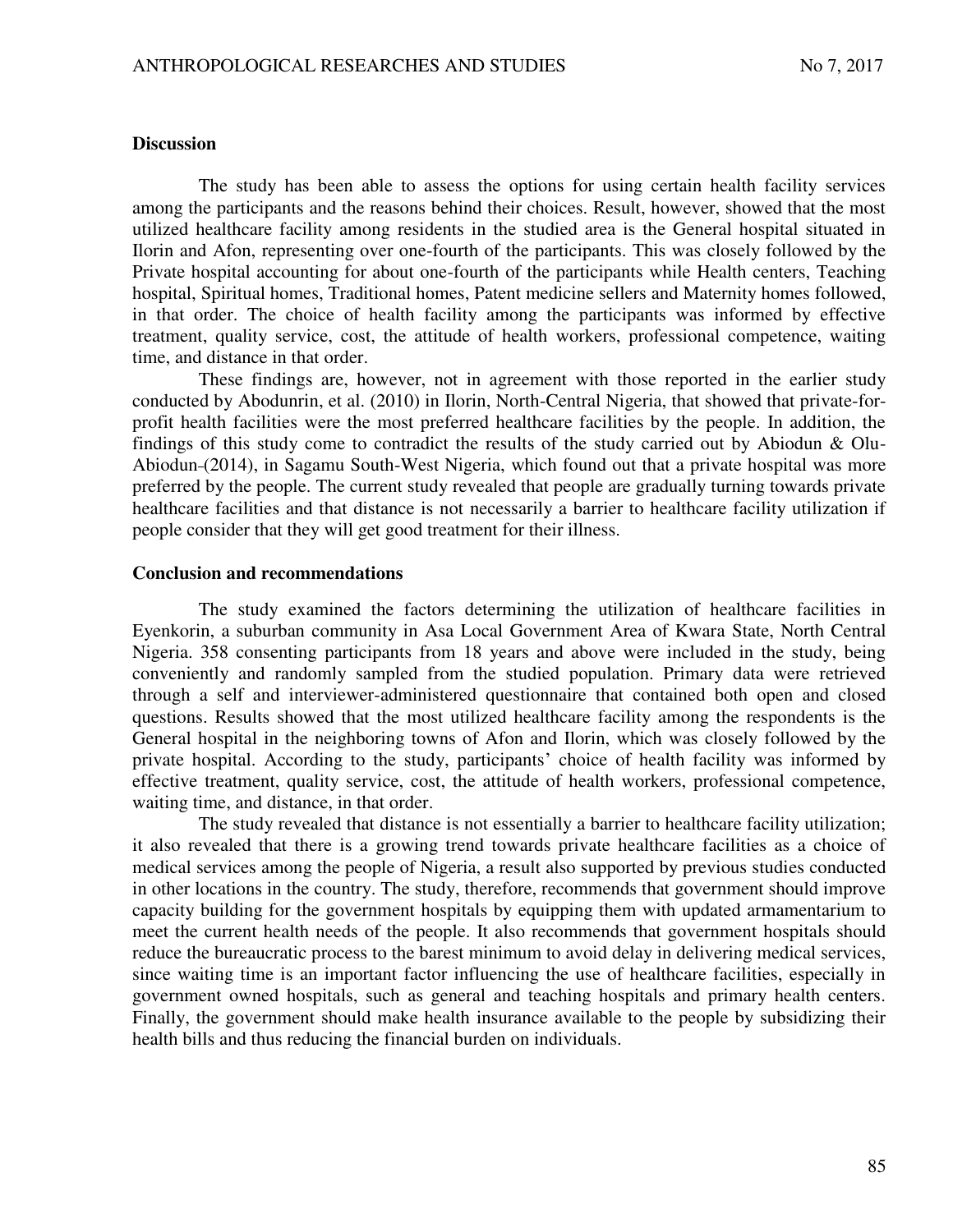## **Bibliography**

- 1. Abiodun, O.A., Olu-Abiodun, O.O., 2014. The Determinants of Choice of Health Facility in Shagamu, South-West, Nigeria. *Scholars Journal of Applied Medical Sciences (SJAMS),* 2(1), pp.274-282.
- 2. Abodunrin, O.L., Bamidele, J.O., Olugbenga-Bello, A.J., Parakoyi, D.B., 2010. Preferred Choice of Health Facilities for Healthcare among Adult Residents in Ilorin Metropolis, Kwara State, Nigeria. *International Journal of Health Research*, 3(2), pp.79-86.
- 3. Akhtaw, R., 1991. *Healthcare Pattern and Planning in Developing Countries.* New York /Westport/Connecticut/London: Greenwood Press.
- 4. Anderson, R., 1968. *A Behavioural Model of Family Use of Health Services.* Chicago: Center for Health Administration Studies, Graduate School of Business, University of Chicago.
- 5. Awoyemi, T.T., Obayelu, O.A., & Opaluwa, H.I., 2011. Effect of Distance on Utilization of Healthcare Services in Rural Kogi State, Nigeria, *Journal of Human Ecology*, 35(1), pp.1-9.
- 6. Chakraborty, N., Islam, M.A., Chowdbury, R.I., Barl, W.W., Akhter, H.H., 2005. Determinants of the Use of Maternal Health Services in Rural Bangladesh, *Health Promotion International*, 18(4), pp.327-327.
- 7. Champion, V. L. and Skinner, C.S., 2008. The health belief model. In: K. Glanz, B.K. Rimer, and K. Viswanath, eds. *Health Behaviour and Health EducationTheory*: *Theory, Research and Practice* (4<sup>th</sup> ed), San Francisco, C.A: Jossey-Bass, pp.45-62.
- 8. Chukwani, C.N., Olugbodi, A., Akuko, E.E., Odebunmi, A., Ezelto, E., Ugbene, E. 2006. A Baseline Survey of the Primary Healthcare System in Southern-Eastern Nigeria, *Health Policy*, pp.182-200.
- 9. Guendelman, S., 1991. Healthcare Users Residing on the Mexican Border. What Factors Determine Choice of the U.S. or Mexican Health System? *Med Care,* 29(5), pp. 419-429. [online] Available at: <http:// Kwarastate.gov.ng/asa/> [Accessed 10 august 2016].
- 10. Katung, P.Y., 2001. Socio-economic Factors Responsible for Poor Utilization of Primary Healthcare Services in a Rural Community in Nigeria. *Nigerian Medical Journal*, 10(1), pp.28- 29.
- 11. Manzoor, I., Hashmi, N.R., Mukhtar, F., 2009. Determinants and Pattern of Healthcare Service Utilization in Postgraduate Students. *Journal of Ayub Medical College Abbottabad*, 21(3), pp.100-105.
- 12. Onah, H, Ikeako, L., Ilobachie, G., 2009. Factors Associated with the Use of Maternal Service in Enugu, South Eastern Nigeria. *Social Science and Medicine,* 63(7), pp.1870-1878.
- 13. Portes, A., Kyle, D., Eaton, W.W., 1992. Mental Illness and Help Seeking Behaviour among Meriel Cuban and Haitian Refugees in South Florida. *Journal of Health and Social Behavior,* 33(4), pp.283-298.
- 14. Rosenstock, I.M., Strecher, V.J & Becker, M.H., 1994. The Health Belief Model and HIV risk Behaviour Change. In: R.J. Diclemente & J.L. Peterson, eds. *Preventing AIDS: Theories and Methods of Behavioural Interventions*, New York, NY: Plenium Press, pp.5-24.
- 15. Sule, S.S., Ijadumola, K.T., Onayade, A.A., Fatusi, A.O., Soetan, R.O., Connell. F.A., 2008. Utilization of Healthcare Facility: Lessons for a Rural Community in South Western Nigeria. *Nigerian Medical Journal*, 17(1), pp.98-106.
- 16. Tanimola, M.A., Owoyemi, J.O., 2009. Health Seeking Behaviour in Ayingba, North Central Nigeria. *Research Journal of Medical Research,* 3(2), pp.47-51.